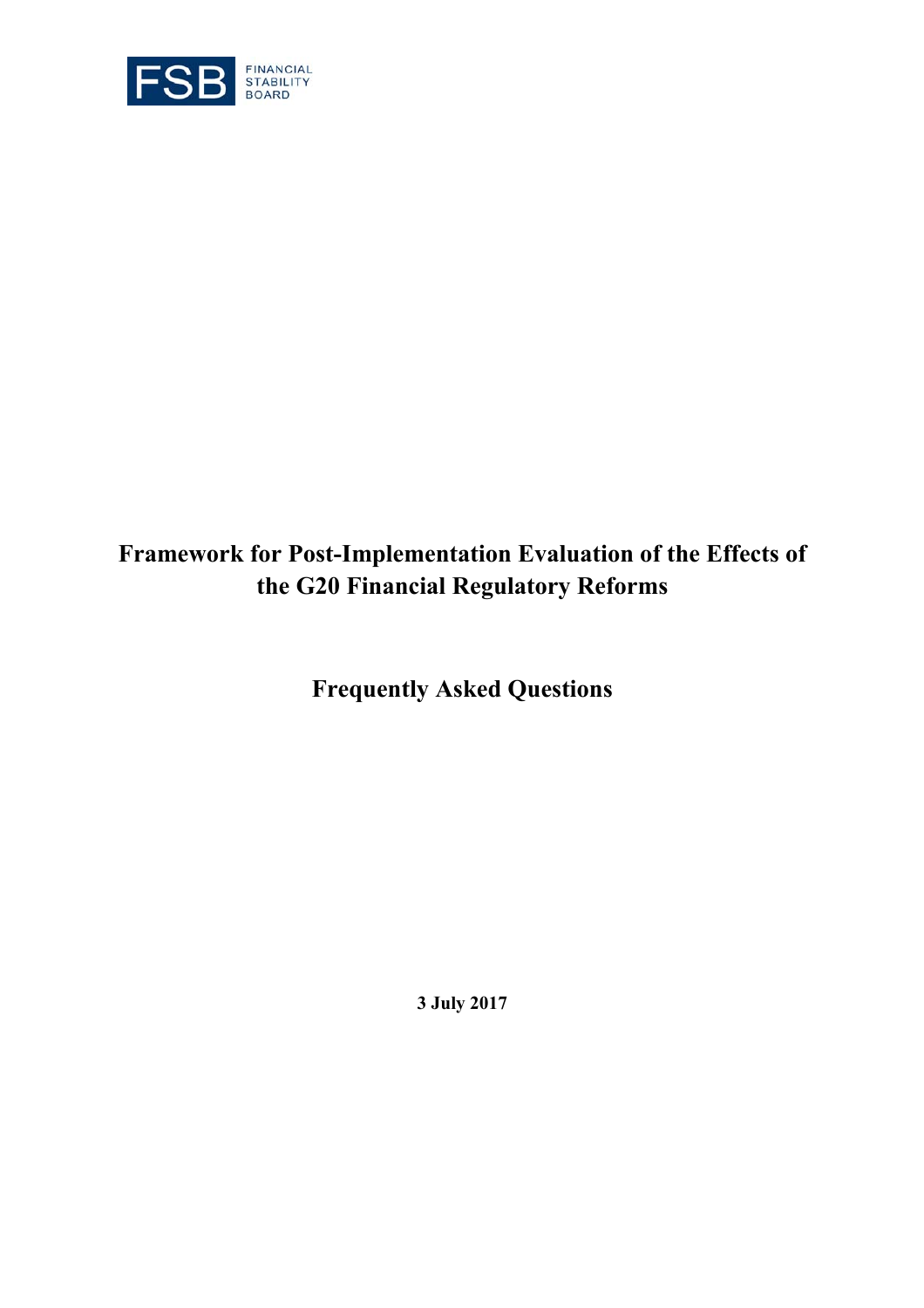The Financial Stability Board (FSB) is established to coordinate at the international level the work of national financial authorities and international standard-setting bodies in order to develop and promote the implementation of effective regulatory, supervisory and other financial sector policies. Its mandate is set out in the FSB Charter, which governs the policymaking and related activities of the FSB. These activities, including any decisions reached in their context, shall not be binding or give rise to any legal rights or obligations under the FSB's Articles of Association.

> **Contacting the Financial Stability Board**  Sign up for e-mail alerts: www.fsb.org/emailalert Follow the FSB on Twitter: @FinStbBoard E-mail the FSB at:  $fsb@fsb.org$

Copyright © 2017 Financial Stability Board. Please refer to: http://www.fsb.org/terms\_conditions/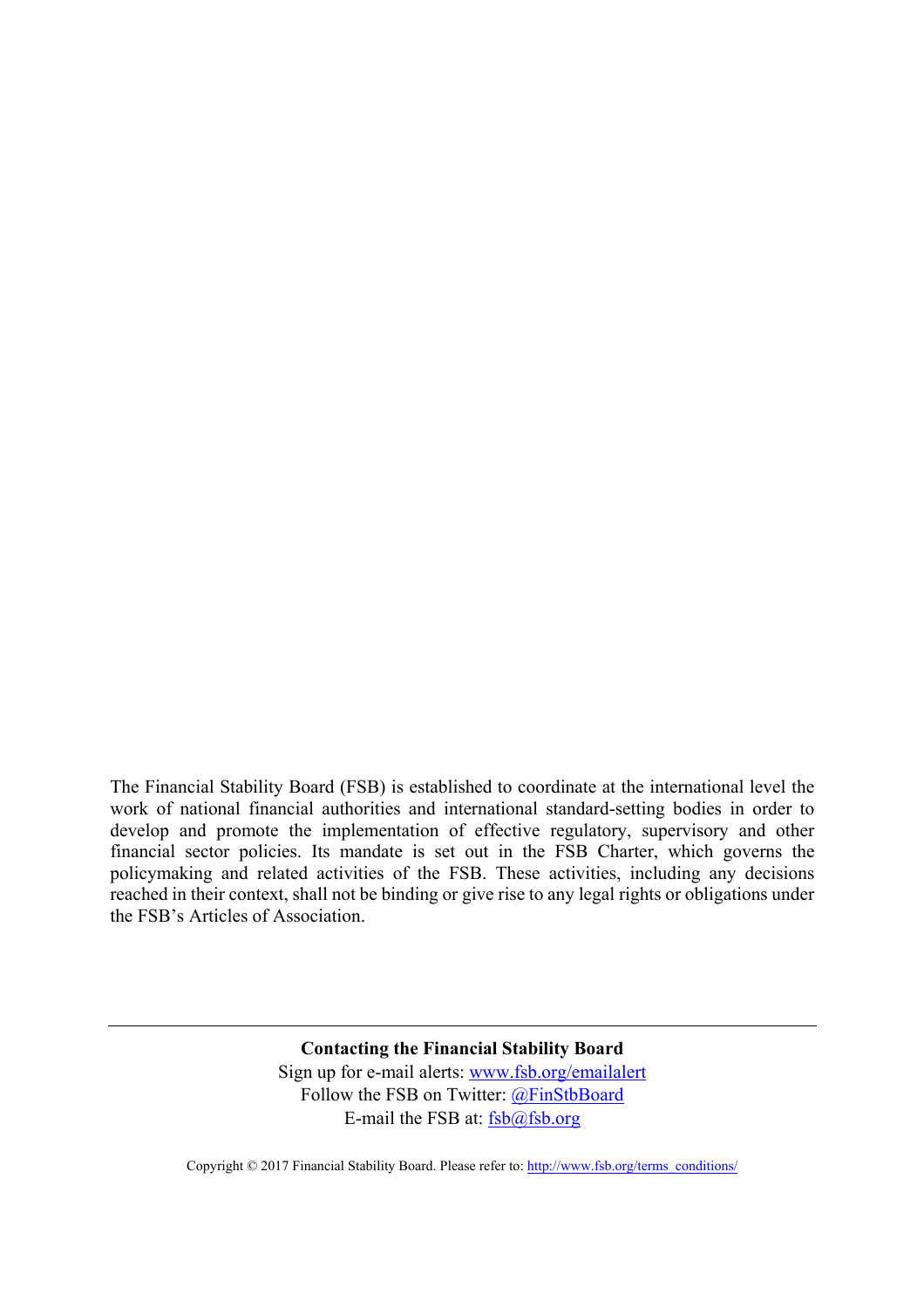# **Frequently Asked Questions on the Framework for Post-Implementation Evaluation of the Effects of the G20 Financial Regulatory Reforms**

This Frequently Asked Questions document complements the Framework for Post-Implementation Evaluation of the Effects of the G20 Financial Regulatory Reforms ("the framework").

# **1. Objectives and scope of the framework**

#### Q1: What is the purpose of the framework?

The framework serves as a guide for post-implementation evaluation work by the FSB and standard-setting bodies (SSBs). In particular, it aims to guide analyses of whether the G20 financial regulatory reforms are achieving their intended outcomes, and help identify any material unintended consequences that may have to be addressed, without compromising on the objectives of the reforms. Applying such a framework will inform structured policy discussions among FSB members and SSBs. Evaluations, if findings warrant it, could provide a basis for possible fine-tuning of post-crisis regulatory reforms, without implying a scaling back of those reforms or undermining members' commitment to implement them.

## Q2: What is meant by post-implementation evaluation?

The focus of the framework is on post-implementation evaluation; that is, evaluating the effects of G20 financial regulatory reforms for which implementation is well underway or completed. The framework will cover ex-ante analysis only to the extent that it is necessary for postimplementation evaluation. This includes translating policy objectives, set out at the time of development of reforms (see for example Annex B of the framework), into observable and measurable metrics and comparing available ex-ante impact assessments with realised outcomes.

## Q3: To what reforms does the framework apply?

The framework is being designed with the post-crisis G20 core reform areas in mind, but it should provide flexibility to allow tailoring evaluations to other – including future – reforms, and the potential for individual jurisdictions to use it, if they desire. In particular, the core reform areas to which the framework will be applied are: (1) making financial institutions more resilient; (2) ending too-big-to-fail; (3) making derivatives markets safer; and (4) transforming shadow banking into resilient market-based finance. The framework can be applied both to individual reforms, as well as to cross-sectoral and cross-cutting issues stemming from the interaction and combined effects of those reforms, related to the key aspects of the functioning of the global financial system.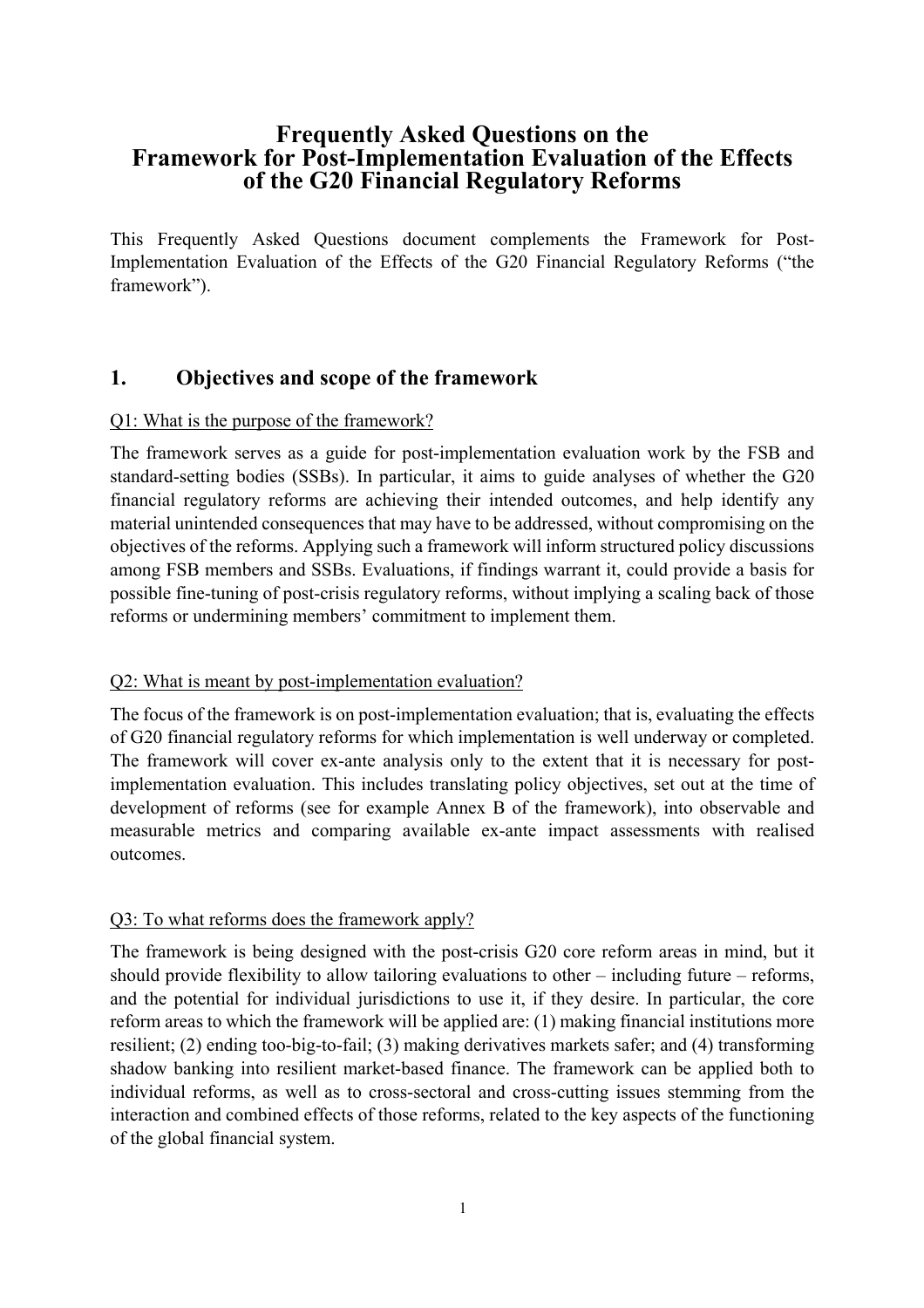Q4: Effects can differ across markets, states of the world or jurisdictions and regions. How does the framework address the impact of reforms on different markets, jurisdictions and regions?

The framework acknowledges the many challenges of measuring the effects of reforms in general and notes that, where possible, evaluations should also consider *distributional* effects such as the allocation of benefits and costs across jurisdictions (including on emerging markets and developing economies where appropriate), sectors and end users. There are multiple research designs and econometric approaches that can be used to tackle this important issue (see question 10). Exploring differences in adjustment to reforms that were implemented at different times across jurisdictions, for example, can help to provide a better understanding of reform effects.

## Q5: The framework specifically focuses on the effects of reform. Will the framework also look at the efficiency of reforms?

The analysis of benefits and costs may also involve a consideration of *efficiency* – namely, the extent to which reforms are working in a way that minimises net social cost for a given social benefit.

## Q6: What is the role of the framework in making modifications to the G20 financial regulatory reforms?

The results of the evaluations will not contain any specific policy recommendations, but rather findings for consideration by the appropriate bodies. If their findings warrant, the SSBs and the FSB may recommend that a standard or policy in their respective areas of responsibility be considered for amendment, without compromising on the objectives of the reforms, in accordance with their established policy development processes. The final responsibility for deciding whether and how to amend a particular standard or policy remains with the body that is responsible for issuing that standard or policy.

# **2. Concepts and terms**

## Q7: What are the different types of evaluations that will be undertaken by the FSB and SSBs under the framework?

Evaluations undertaken by FSB and SSBs may include analyses from three distinct but interrelated perspectives: 1) the effectiveness of individual reforms may be evaluated by comparing outcomes with the specific reform objectives, typically outlined in the policy document by the relevant SSB or the FSB; 2) the evaluation of the interaction and coherence among reforms would examine whether the combination of particular reforms has reinforced or impeded attainment of their specific reform objectives or led to other (e.g. beneficial or adverse) effects; and 3) the evaluation of overall effects, the most challenging of the three, would examine the extent to which a particular reform, individually as well as in combination with other reforms, has contributed to the broad G20 objectives of strong, sustainable and balanced growth.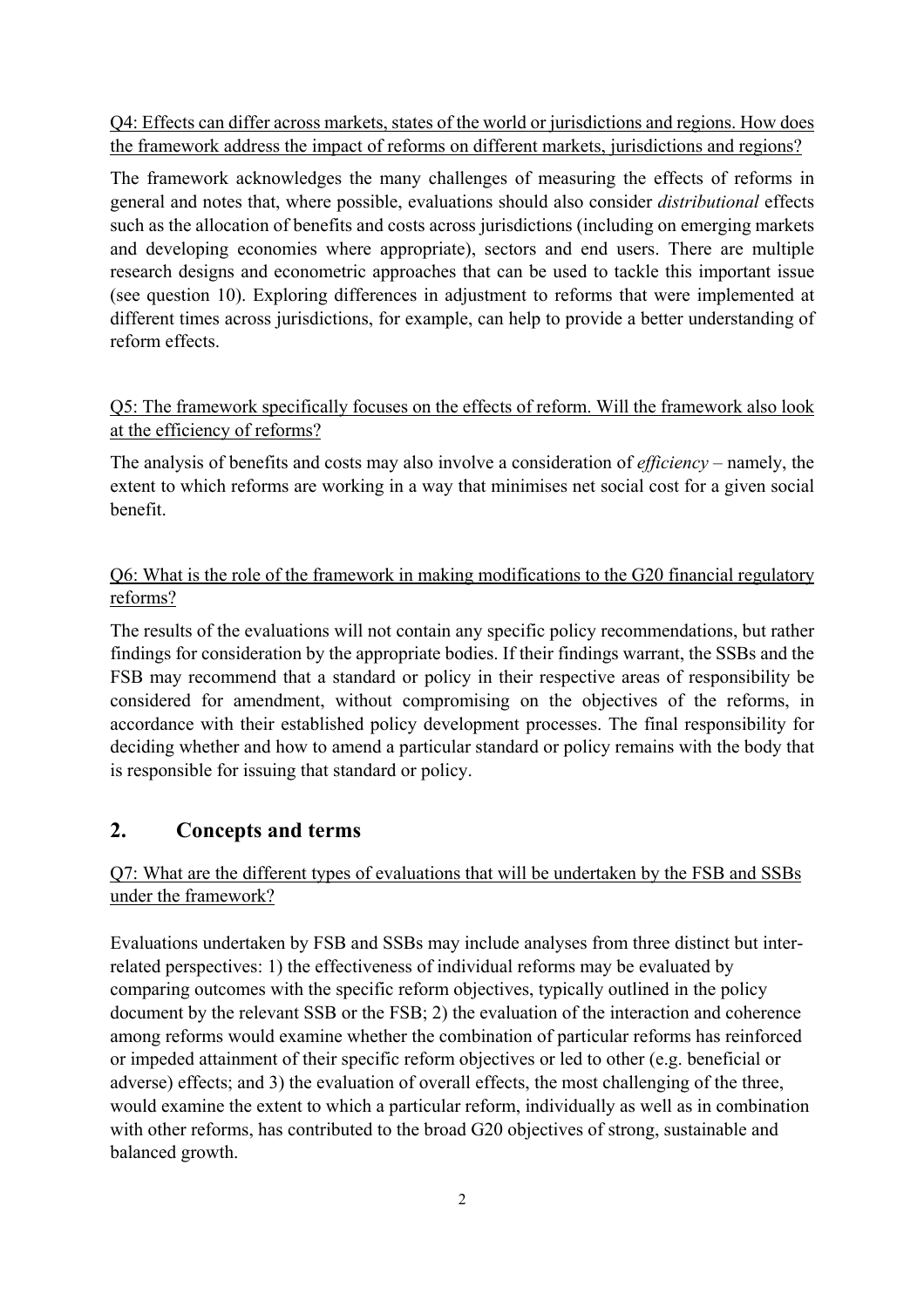#### Q8: What is meant by "living document"?

In designing policy evaluations, it is important to consider their inherent conceptual and methodological challenges. Addressing these challenges through robust evaluations will evolve with experience. Thus, the framework is a living document that will be enhanced as experience is gained and its roll-out that will take place progressively in the coming years. Such enhancements will build on methodological advances and experience gained from evaluations.

## **3. Evaluation approaches**

#### Q9: What is the approach to methodological challenges of policy evaluation?

The framework provides guidance on available tools (see question 10) that may be useful for policy evaluations and helps manage the methodological challenges of analysing a multitude of transmission channels and behavioural responses, accounting for complex interactions among regulatory and non-regulatory factors, estimating social benefits and costs (including long-term effects) and considering data gaps.

These challenges are not unique to financial reforms, and are relevant for policy development and evaluation in other areas (e.g. competition, tax, environmental, health, and labour-market policies). Addressing these challenges through robust evaluations will evolve with experience.

#### Q10: What are the tools that will be used for policy evaluations?

Evaluations of post-crisis reforms should address three main questions:

(1) Did the reform cause the outcome?

(2) Did the reform have broadly similar effects across relevant markets, states of the world, or jurisdictions and regions?

(3) Did the reform achieve its overall objective?

It is important to match the available evaluation tools with their ability to address these questions. There is no "one-size-fits-all" approach. The preferred methodology(ies) will depend on the specific reform, the availability and quality of data, the timing and priority of the evaluations, the desired scope and depth of the evaluation, as well as the availability of data and analytical tools.

The tools identified as being useful and increasingly being employed for policy evaluations, include qualitative analysis, indicators and descriptive statistics, partial equilibrium analysis and general equilibrium analysis. Simpler indicators and descriptive statistics may be particularly useful to provide some insights for subsequent, more comprehensive and complex evaluations, such as those encompassing multiple reforms. Evaluations of major reforms and of interaction of reforms could be expected to employ, at some point, the most complex types of analyses.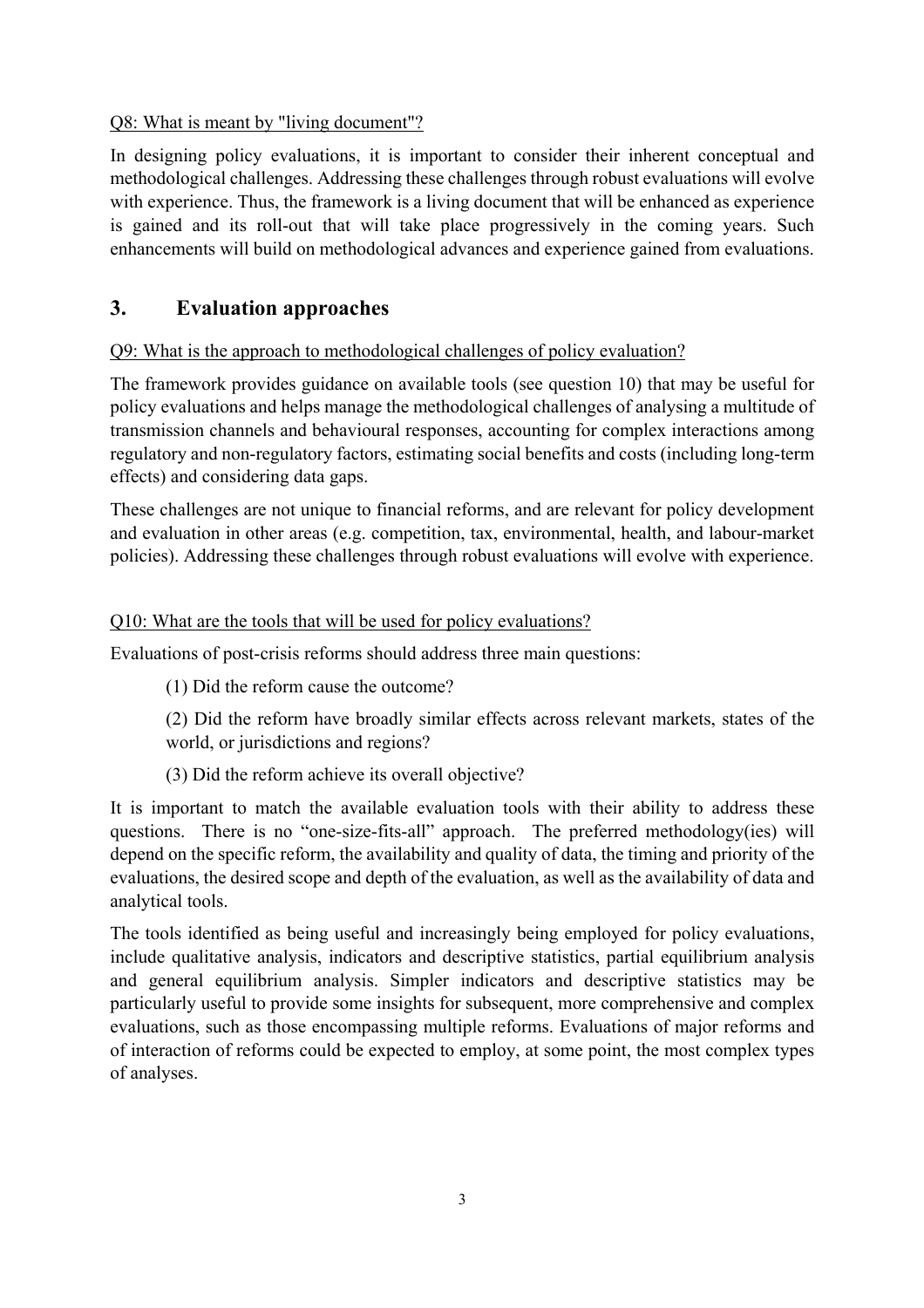#### Q11: What type of data will be used in the analyses?

The framework recognises that the availability of data is a critical element in any evaluation. The data used will depend on the type of evaluation and will be decided on a case-by-case basis. Generally, data needs should be addressed at the planning phase of an evaluation and described in the Terms of Reference. Some topics may be highly material but may face significant data gaps. In such cases, the design of the evaluation should include ways to enhance the availability and quality of data (e.g. through additional data collection efforts), or otherwise be adapted to take account of data availability, to enable a meaningful evaluation to take place.

## **4. Operationalising reform evaluations**

#### Q12: What is a reasonable time frame for an evaluation?

The duration of each evaluation will be determined on a case-by-case basis and specified in the Terms of Reference. It will depend on a number of factors, such as the desired scope, depth and complexity of the analysis as well as the availability of data. Evaluations are expected to be time-intensive exercises. Providing a structured evaluation plan early on can contribute to more efficient time management.

#### Q13: How are evaluation topics selected and prioritised?

Evaluations of policies and standards are resource-intensive exercises, so only a small number of evaluations can realistically be undertaken each year. Having an effective and transparent system for the *selection, prioritisation and coordination* of evaluations is necessary in view of different implementation schedules and is instrumental to appropriately plan and allocate limited resources.

FSB members will submit evaluation proposals to the FSB for consideration. Proposals should provide: (1) an assessment of materiality of the reforms (the relative importance of the reform or cross-cutting topic); (2) an assessment of feasibility (capacity to carry out a meaningful evaluation, which is conditional on a variety of factors); and (3) supporting evidence on the effects of the reform(s) of interest. The FSB would review the proposals and recommend which of the proposed evaluations should be undertaken and how they should be prioritised.

#### Q14: How will the public be kept involved in the ongoing process of evaluation?

Engagement with stakeholders is important to provide the FSB with relevant feedback and to ensure accountability and transparency of the evaluation process. Public consultation and communication in the evaluation process will take three forms, all of which are subject to confidentiality frameworks, specific arrangements and FSB members' consent. First, once FSB members are satisfied with the Terms of Reference, information on the forthcoming evaluation on a selected topic would be published. Second, the draft report would be subject to public consultation prior to its final publication. Finally, the findings of the evaluation report would be made publicly available.